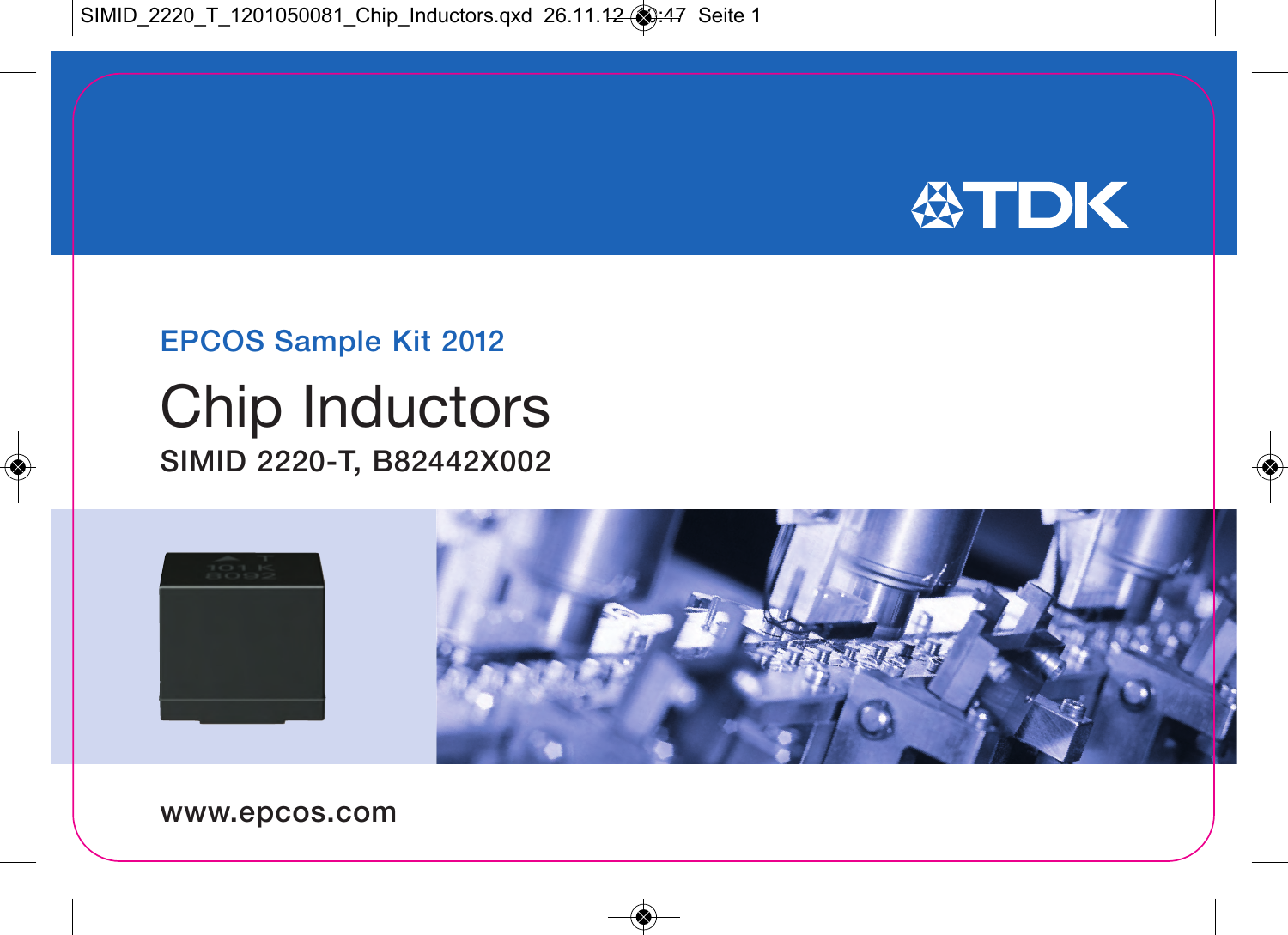

## **SMT Inductors – SIMID 2220-T**

| $L_R$                 | μH             | 1.0      | 4.7      | 10       | 22       |
|-----------------------|----------------|----------|----------|----------|----------|
| $Q_{min}$             |                | 15       | 15       | 15       | 15       |
| $f_L$ ; $f_Q$         | <b>MHz</b>     | 7.96     | 7.96     | 2.52     | 2.52     |
| $I_{\rm R}$           | mA             | 3510     | 1950     | 1420     | 1040     |
| $R_{\text{max}}$      | $\Omega$       | 0.025    | 0.073    | 0.132    | 0.238    |
| t <sub>res, min</sub> | <b>MHz</b>     | 111      | 30       | 19       | 13       |
| Ordering code         | B82442T        | 1102M050 | 1472M050 | 1103K050 | 1223K050 |
| $L_R$                 | μH             | 47       | 100      | 220      | 470      |
| $Q_{min}$             |                | 15       | 20       | 20       | 20       |
| $f_L$ ; $f_Q$         | <b>MHz</b>     | 2.52     | 0.796    | 0.796    | 0.796    |
| $I_{\mathsf{R}}$      | mA             | 700      | 510      | 330      | 240      |
| $R_{\text{max}}$      | $\Omega$       | 0.519    | 0.990    | 2.210    | 4.730    |
| t <sub>res, min</sub> | <b>MHz</b>     | 8.0      | 6.1      | 3.9      | 2.6      |
| Ordering code         | B82442T        | 1473K050 | 1104K050 | 1224K050 | 1474K050 |
| $L_R$                 | μH             | 1000     | 2200     | 4700     | 10000    |
| $Q_{min}$             |                | 30       | 30       | 30       | 25       |
| $f_L$ ; $f_Q$         | <b>MHz</b>     | 0.252    | 0.252    | 0.252    | 0.0796   |
| $I_{\mathsf{R}}$      | m <sub>A</sub> | 150      | 100      | 73       | 46       |
| $R_{\text{max}}$      | $\Omega$       | 9.500    | 22.50    | 48.60    | 112      |
| $t_{res, min}$        | <b>MHz</b>     | 1.8      | 1.2      | 0.8      | 0.5      |
| Ordering code         | B82442T        | 1105K050 | 1225K050 | 1475K050 | 1106K050 |

SIMID<sup>®</sup> is a registered trademark · Tolerance: K =  $\pm$  10%, M =  $\pm$  20%; intermediate values on request

© EPCOS AG · A Member of TDK-EPC Corporation · Edition 2012 · Ordering No. B82442X002 · Printed in Germany · SO 10121.